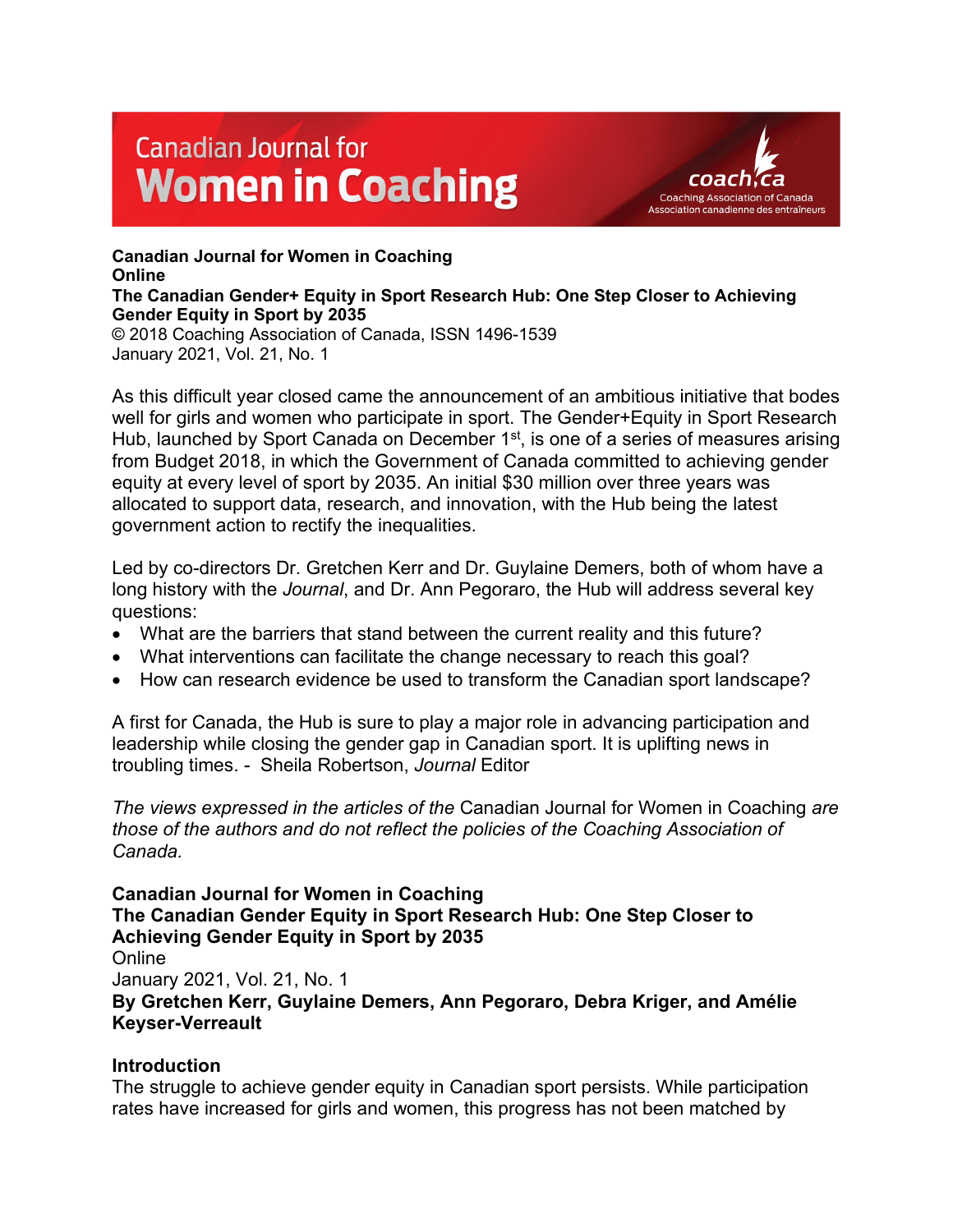similar growth in sport leadership or media representation. Gender-based violence continues to be disproportionately experienced by participants and leaders who identify as girls and women. Recent initiatives led by the Government of Canada to promote gender equity in sport include the establishment of a Gender + Equity in Sport Research Hub. This article describes the mandate, vision, and principles of the Hub and highlights the research priorities and plans to promote research and translate research to practice. The Hub is seen as a critical piece of the plan to achieve the Government's goal of reaching gender equity in sport by 2035.

#### **Background**

Research has long contributed to more opportunities and higher quality participation of girls and women in Canadian sports. In the early days of second-wave feminism, research helped demolish the myths that discouraged girls and women from participating in sport, such as the ridiculous idea that running long distances and competing in the triple jump would render women infertile. Subsequent research into other issues, such as facility usage and budget allocations, informed successful court challenges to unfair policies and practices around women's sport. Gender equity policies in many institutions were altered to reflect research-based evidence and advocacy bodies were created. To the extent that girls and women have made considerable gains in Canadian sport over the past 60 years, research has played a decisive role.

However, recent research indicates that progress towards gender equity in Canadian sport has stalled and extensive survey data and that gender inequities in sport remain persistent and pervasive. Moreover, indications are that sport is falling behind other sectors such as business, medicine, law, academics, and politics, which have seen significant advancements in gender equity.

In 2019, after two years of data collection and consultation, the Federal-Provincial/Territorial Working Group on Women and Girls in Sport reported to sport ministers that significant gender inequities did indeed exist in sport. In response, Kirsty Duncan, the federal minister of sport at the time, allocated \$1.65 million to establish a research hub on gender equity in sport. This hub was envisioned as a vehicle to bring the scientific and sport communities together to coordinate efforts and work together to have greater impact on advancing gender equity.

#### **Mandate, Principles, Vision and Commitments of the Hub**

The mandate of the Hub, as articulated by Sport Canada, is to provide credible thought leadership and generate an evidence base to support gender equity in sport through innovative, transparent, and sustainable research activities, data curation, network building and partnerships to effect pan-Canadian behaviour change.

Sport Canada also defined core streams of activity to be undertaken by the Hub. Led by the authors, a key priority of the Hub will be to generate new knowledge through the engagement of researchers across the country in original projects. The curation and consolidation of data and the synthesis of existing research will be conducted and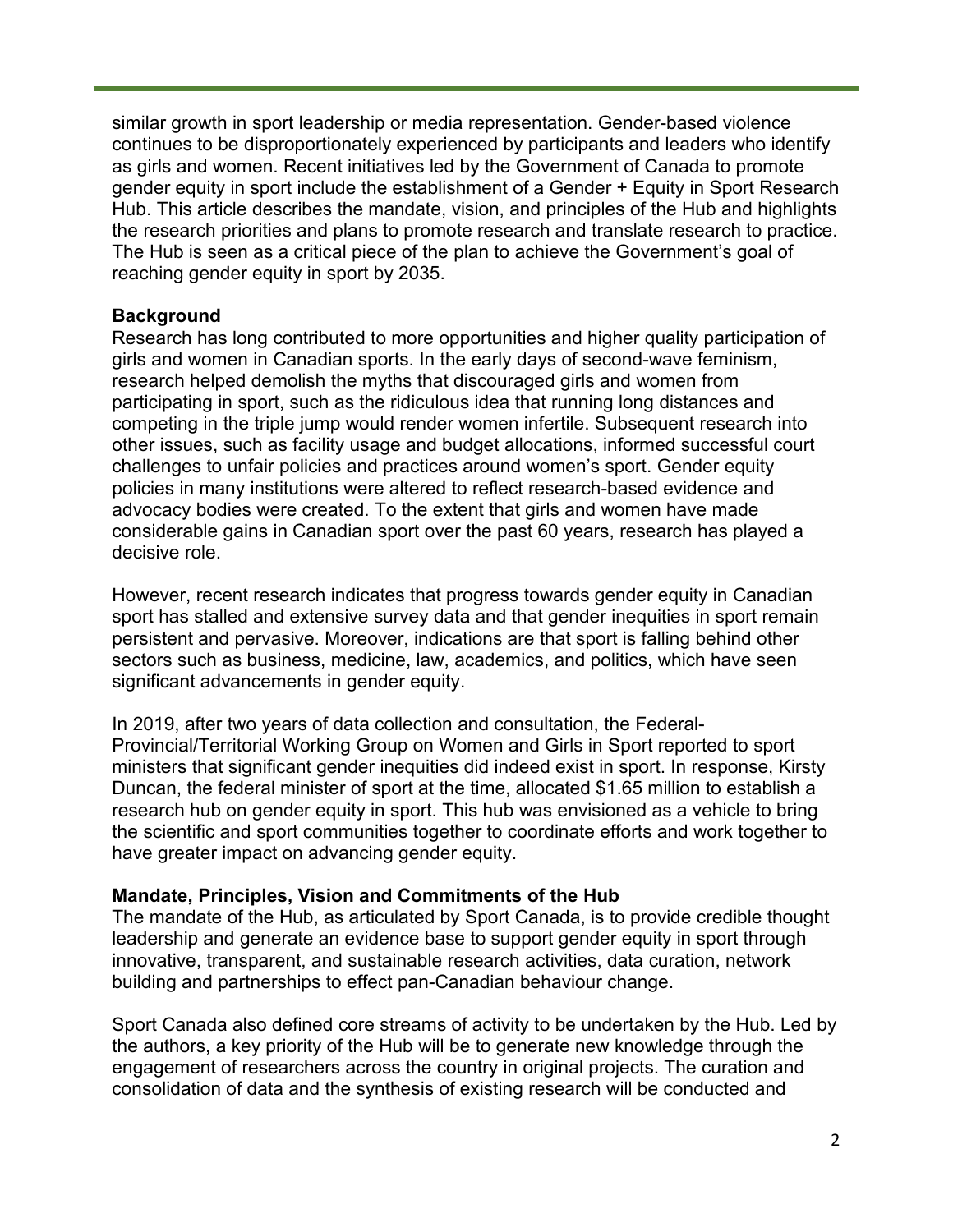shared widely within the scientific and sport communities. In partnership with the Canadian Fitness and Lifestyle Research Institute, tracking and monitoring longitudinal data on population and system changes will occur. Another stream of activity will address evaluation and impact analyses, including the assessment of initiatives to promote gender equity with questions such as what works, what doesn't work, and why? Finally, and importantly, the Hub will engage in knowledge transfer and exchange by working closely with key partners in the sport community.

## *Principles*

The principles identified by Sport Canada to guide the work of the Hub are to

- add value to the existing gender equity in sport landscape by partnering with and leveraging existing stakeholders.
- draw on the unique strengths, expertise, and resources of its university-based setting.
- identify a research agenda that prioritizes research that fills knowledge gaps and aims to contribute to behaviour change via stakeholders and knowledgemobilizing partners.
- build sustainable collaborative relationships with partners and seek opportunities to leverage resources where appropriate.
- strive to provide science-based and credible thought leadership to stakeholders and partners.
- be open to multi-disciplinary research and approaches.
- commission, initiate, and advocate for research in identified priority areas, including underserved/underrepresented groups.
- document the processes and deliverables of the Hub in a transparent and accessible manner.
- provide advice and support to knowledge mobilizers.
- ensure that the knowledge resulting from the Hub is widely and freely accessible, both serving as a basis for new research and by helping to avoid potential research duplication.

## *Vision*

Our vision for the Hub is to develop an internationally recognized research and innovation centre for the collation, generation, and dissemination of research on gender equity and sport. The Hub will consist of an inclusive network of scholars and practitioners from across the country who are engaged in the advancement of an egalitarian and equitable Canadian sport system.

## *Commitments of the Hub*

The Hub will exemplify the following commitments in its structure and functions:

**Intersectionality.** Originating from Black feminist scholarship, the concept of 'intersectionality', here defined as "intersectional oppression [that] arises out of the combination of various oppressions which, together, produce something unique and distinct from any one form of discrimination standing alone....", will form the foundation of the Hub's work. An intersectional approach considers the historical, social, and political context and recognizes the unique experience of the individual based on the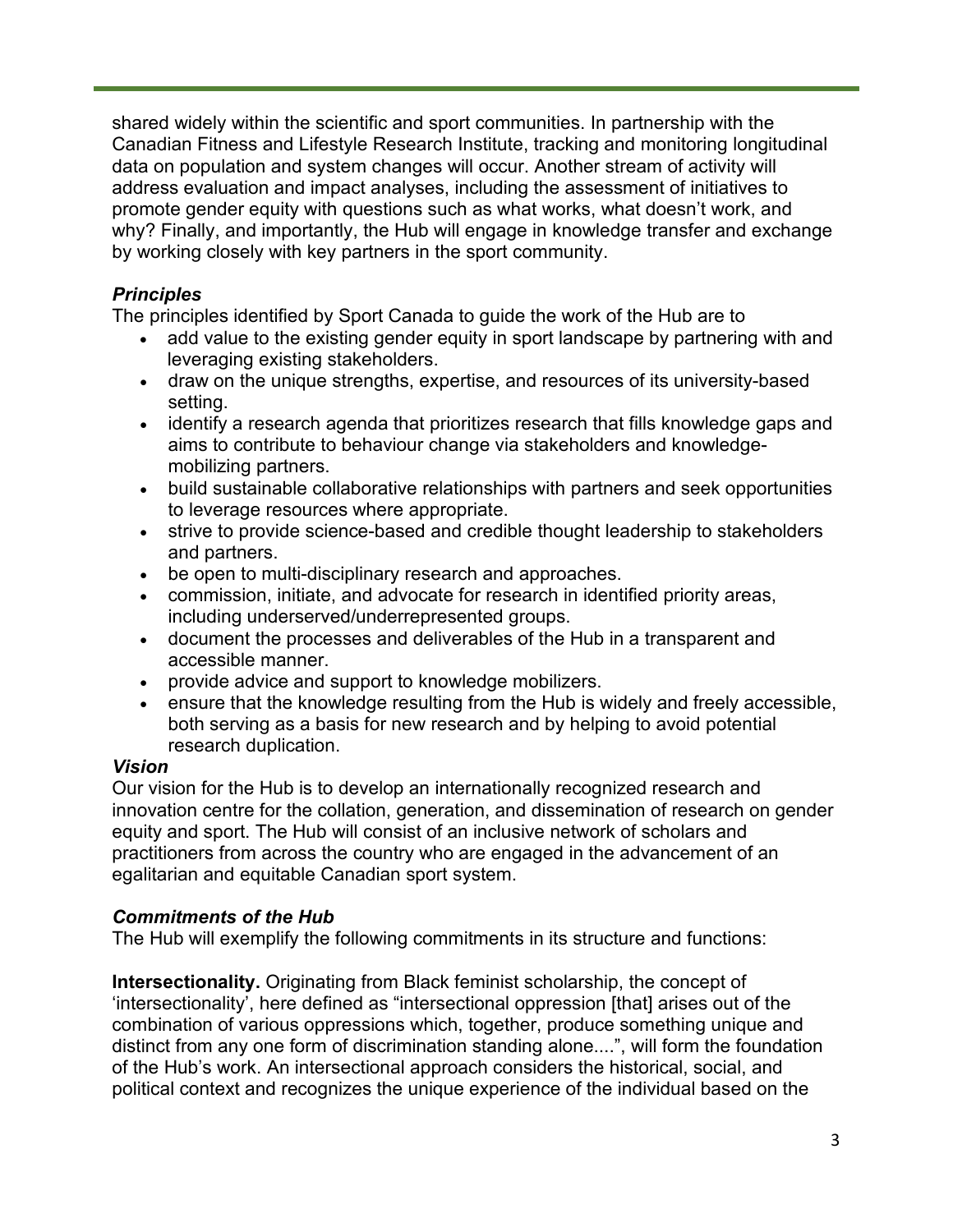intersection of all relevant grounds such as race, gender, sexuality, class, ability, and ethnicity. This approach allows the naming of overlapping systems of oppression, and the particular experience of discrimination, based on the confluence of grounds involved, to be acknowledged and remedied. Cultural patterns of oppression are not only interrelated but bound together and influenced by the intersectional systems of society.

Given the core value of intersectionality, the Hub uses the nomenclature of Gender+ Equity to represent the Hub, with the «+» signaling the focus on gender plus other social identities.

**Partnerships with Research Collaborators across Canada.** To fully realize the potential of the Hub, numerous researchers across Canada, within and outside of sport, will be engaged. Further, to ensure the sustainability of the Hub, special initiatives to engage and support emerging scholars will be prioritized.

**Commitment to Engagement by Members of the Sport Community.** Achieving the priorities identified by Sport Canada for the Hub requires members of the sport community to be embedded in the structures and functions of the Hub, from the development of the research agenda to the determination of research questions and the dissemination of research findings.

**Commitment to Partnerships with Key Stakeholders.** Given the significant contributions to gender equity of several existing sport organizations, in terms of monitoring, education, research, mentoring, and knowledge dissemination, the Hub will engage with key stakeholders in the sport community.

**Commitment to Innovation.** A key focus of the Hub will be innovative responses to research questions and persistent problems. Through the establishment of Innovation Labs housed across Canada, researchers and practitioners in the sport sector will come together to engage a wide range of stakeholders in problem-solving activities. The Labs aim to create breakthrough, out-of-the-box solutions to major challenges of the present and the future, addressing problems too big for any one organization to solve on its own. Such Labs intend to develop tangible solutions, not just ideas, so they are "application-oriented" and "dedicated to the development of real solutions."

**Commitment to the Systematic Use and Application of the Gender-Based Analysis Plus (GBA+) framework.** All of the projects we initiate, lead, or support will be required to integrate a GBA+ framework. As such, the GBA+ framework will be applied to each step in the data production, analysis, and dissemination process.

**Commitment to Bilingual Operations and Products.** All of the work of the Hub will be available in both official languages.

#### **Conceptual Framework of the Research Hub**

The Hub is organized conceptually into two themes: participation and leadership.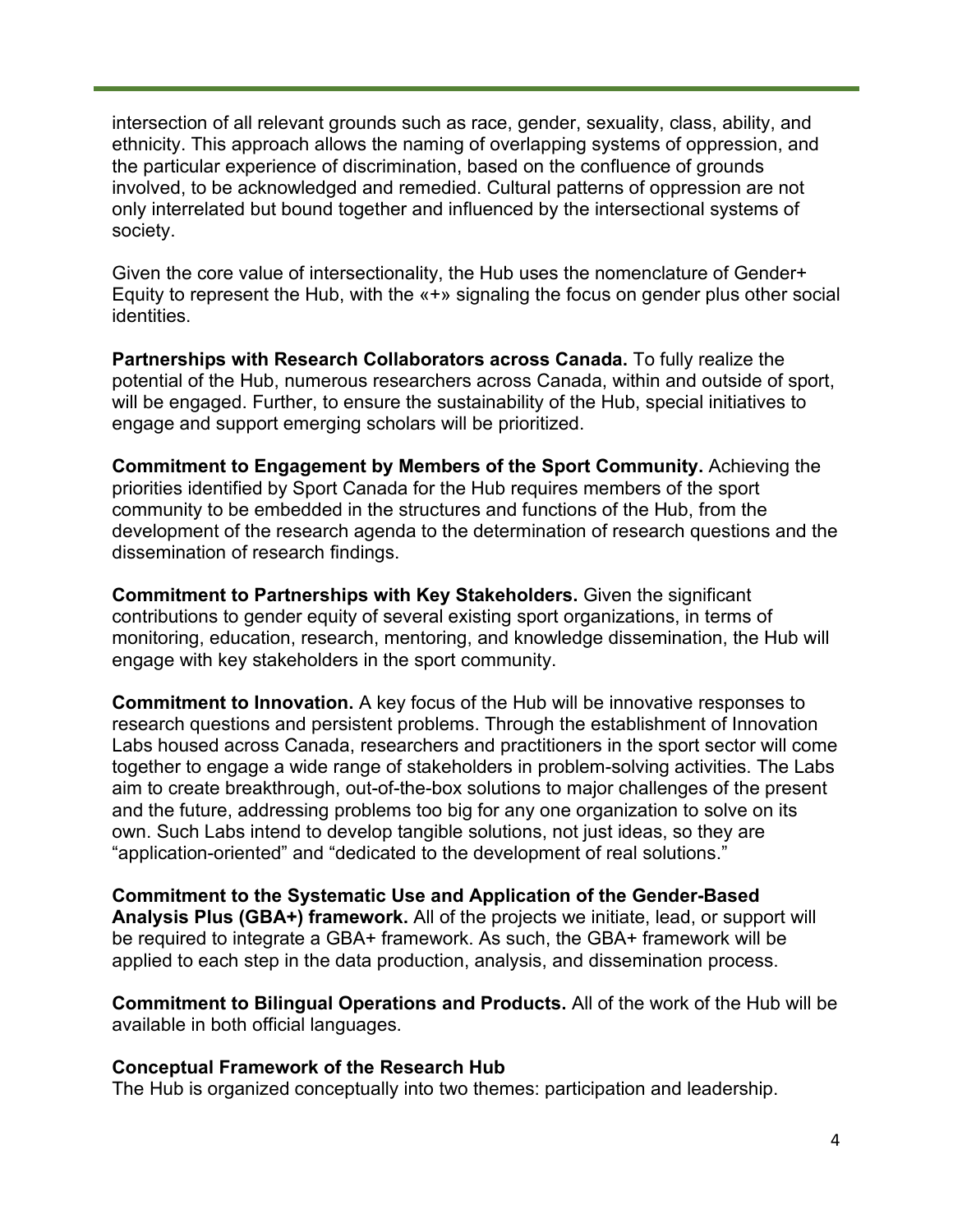Participation refers to the engagement of girls and women and gender-diverse individuals as participants in high quality programs at all levels of sport, from the recreational or local club levels to provincial and national sport.

Leadership refers to women in positions such as coaching, officiating, and sports administration at local, provincial, and national levels. These two main themes address two of the four priorities of the FPT Working Group on Girls and Women in Sport: addressing the gaps in participation and leadership. The other two priorities of the Working Group – inadequate media coverage and gender-based violence **-** will be examined as barriers under the two main themes. For example, extensive research has shown that continual underrepresentation and often demeaning representation of women in the sport media may be a barrier to sport participation and leadership. Moreover, gender-based violence, particularly discrimination, homophobia, sexual harassment, and psychological violence has been shown to negatively affect girls and women's participation and leadership in sport and the quality of their experiences.

The Hub will build databases of research associated with these two main themes and commission, carry out, and/or support research projects that attempt to answer the perplexing questions associated with these themes. A key role of the Hub will be to summarize the best-available research evidence on measures to reduce gender inequality in Canada.

## **RESEARCH THEMES**

#### **Girls', Women, and Gender-Diverse Individuals' Sport Participation**

There are no population data on the participation of genders beyond the binary in sport. Current data consistently show lower rates of participation in sport by girls and women, and a much higher and earlier drop-out rate from sport participation by girls, particularly those of intersecting identities. Together, the findings from various surveys indicate that during childhood, girls participate in sport at equal or lesser rates compared with boys. Participation rates for girls in childhood vary from 59% to 77%. Childhood sport participation is important for several health-related benefits and for predicting adult sport participation; if a girl does not participate in sport by the age of 10, there is only a 10% likelihood that she will be physically active as an adult.

Binary gender differences in participation rates become especially apparent in adolescence. As girls enter adolescence, their overall participation rates drop by 22% and school sport participation drops by almost 26%. The 2020 Rally Report indicated that while 1/10 boys drop out of sport by late adolescence, 1/3 girls drop out in the same life stage.

In 2018, only 25% of Canadians 18 years of age and older reported participating in sport – higher participation rates were found for men and those with higher household incomes. Furthermore, the overall trend in participation rates in organized sports by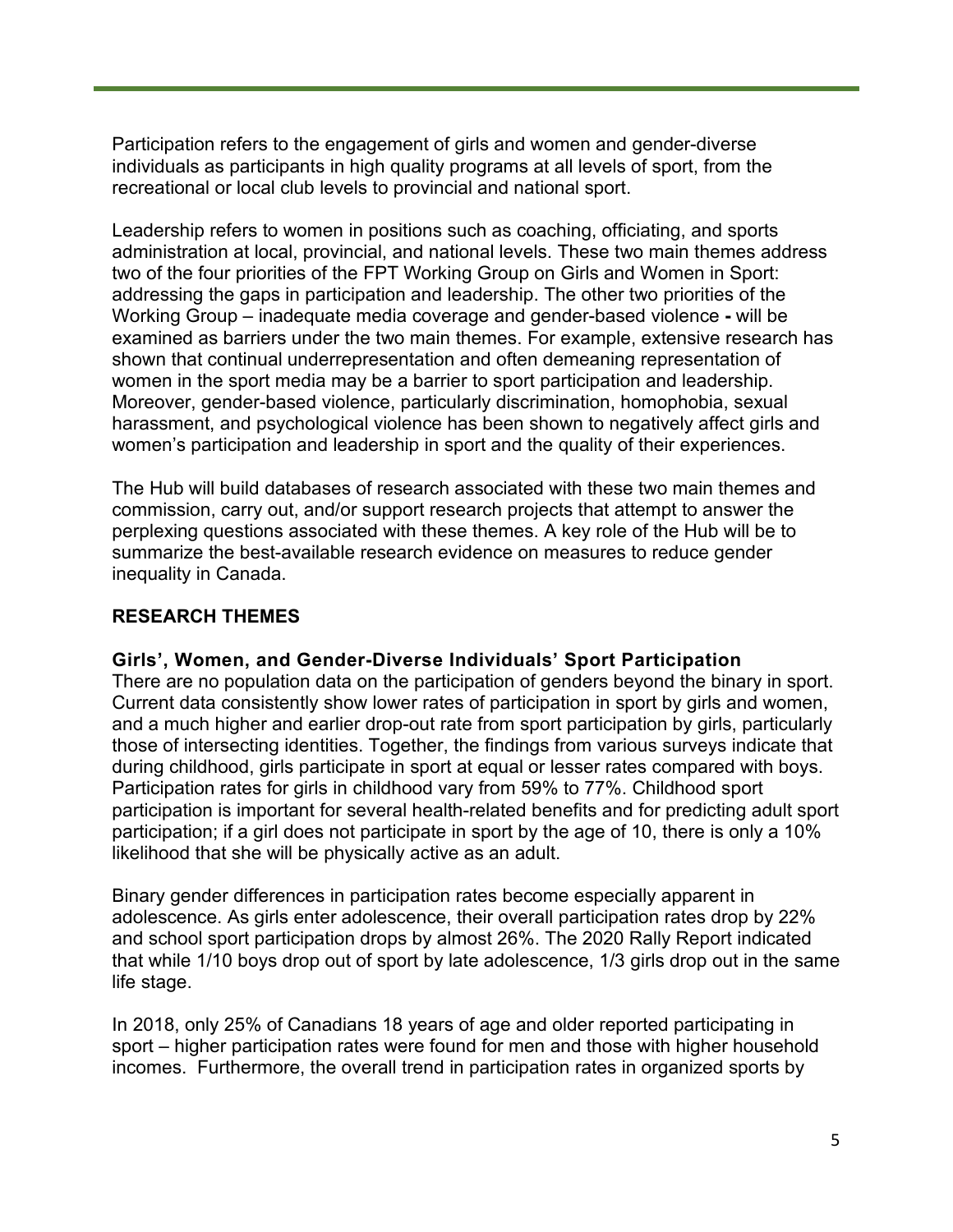those 15 years of age and older has been decreasing from 45% of the population in 1992, to 34% in 1998, to 28% in 2005, to 26% in 2010, to 27% in 2016.

Currently, there is a glaring absence of data on the participation rates of gender-diverse people, girls, and women who identify as racialized or Indigenous. We commit to remedying these omissions through the work of the Hub.

#### **Women's Participation in Sport Leadership**

There are no data on sport leadership of genders beyond the binary.

Current data consistently show lower percentages of women in leadership positions in sport coaching, officiating, management, and administration. In Canada's postsecondary educational institutions, the majority of athletic directors and presidents within U Sport and their respective affiliate organizations are men, with only 21% of these positions occupied by women. Among the active athletic directors of all member colleges within the Canadian Collegiate Athletics Association, only 27% of these positions are held by women. While there is a stronger presence of women administrative leaders (but not coaches) at both national sport organizations and multisport organizations, it is troubling that the percentages are so low within universities and colleges given that they constitute influential components of the sport system and are leaders in achieving equity in many other areas.

It is even more discouraging with respect to coaches. According to data collected by the Government of Canada in 2015, women coaches comprise no more than 25% of coaches at all levels of sport. At the U Sport level in 2017, the 1,021 varsity sport teams were equally divided between men's and women's teams (511 women's teams and 510 men's teams). However, of these 1,021 teams, there were only 122 women head coaches. The percentage of women coaches in U Sport is decreasing, from 19% reported in 2011 to 17% in 2013 to 16% in 2015 and 2017. At higher competitive levels, these figures are just as, if not more, concerning. According to data collected by Sport Canada, across 54 Canadian national teams, both men's and women's teams, only 16% of all head coaches are women. At the international level, only 11% of coaches representing Canada at the most recent 2018 Olympic Winter Games were women, while 17% of coaches at the 2016 Olympic Games were women. This is despite the fact that Canada's Olympic teams are closely balanced in terms of the numbers of men and women athletes.

Within sport organization boards, 39% of the membership and 28% of the leadership positions are held by women; 42% of national level sport organizations have women as CEOs, but 1 in 5 organizations has no women in senior staff roles. Again, data are lacking regarding intersecting systems of oppression with regards to gender+ identities in sport leadership.

## **Influence of the Pandemic on Gender Equity in Canadian Sport**

Although the Hub's mandate was established before the COVID-19 pandemic struck, its effects of are such that the Hub's work on gender+ equity must consider pandemic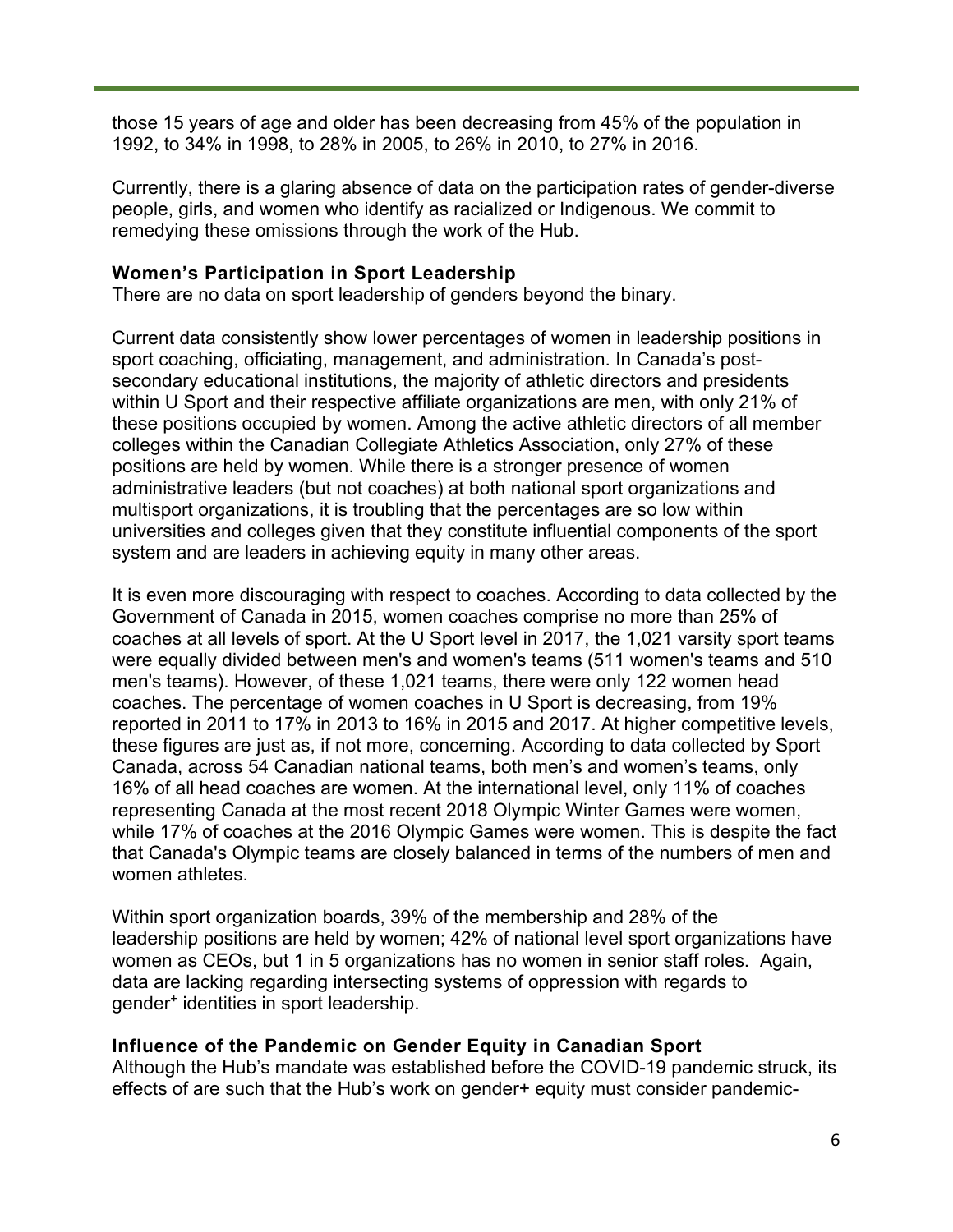related implications. The occurrence of the pandemic has exacerbated gender+ inequities within and outside of sport. The gendered nature of its impacts in Canada include, for example, the fact that among the binary genders, women are more likely than men to have lost their jobs since the start of the crisis;

quarantines have had additional consequences in care and domestic responsibilities with a higher likelihood of women being the sole providers of childcare; women report substantially higher rates of domestic violence and poorer mental health during the pandemic than men. Further, the financial impact of the pandemic has been most profound for women and gender-expansive people and on Indigenous, recently immigrated, and racialized women in particular. Gender-diverse people were more likely (14.6%) to have reported losing their job as a result of the pandemic than women (8.6%) or men (7.7%), and a higher proportion of gender-diverse people (39.5% versus 23.5% female and 23.8% male) reported a 'moderate' or 'major' impact on their abilities to meet financial obligations or essential needs .Additionally, gender-diverse people reported the poorest mental health of all gender groups with close to 70% describing their mental health as 'fair' or 'poor'.

Significant concerns exist about gender+ equity being lost as a priority as sport returns post-pandemic in a financially constrained context. Champions of gender+ equity in Canadian sport and worldwide fear that opportunities to 'build [sport] back better' will be missed in favour of economic gains.

### **RESEARCH PRIORITIES**

Longitudinal Data. The Hub will collect annual data on gender+ participation and leadership across the Canadian sport system. These datasets will be made available to researchers and sport organizations.

Understanding the Nature of Experiences. The Hub's research will seek to understand and address the nature of the experiences of women and girls and gender diverse individuals in different sporting roles, including athletes, parents, coaches, referees, administrators, spectators and/or sport journalists and in different levels/forms of sport participation such as recreation, dance, competition, and high-performance.

Evaluation of Programs/Interventions. Despite Canada's long history of designing and implementing a variety of initiatives to advance gender equity in sport, we lack a confident sense of the impact and effectiveness of these efforts. The Hub will seek to fill the gap in our knowledge about which do and do not work and why.

Transforming to a Gender+ Inclusive Sport System. The Hub will engage in and solicit research that transforms the current sport system in order to achieve the goal of gender equity in sport by 2035.

#### **Knowledge Transfer**

The Hub is committed to Knowledge Transfer (KTE) as one of its key deliverables. To publish research alone is not enough to have an impact on the issue of gender equity in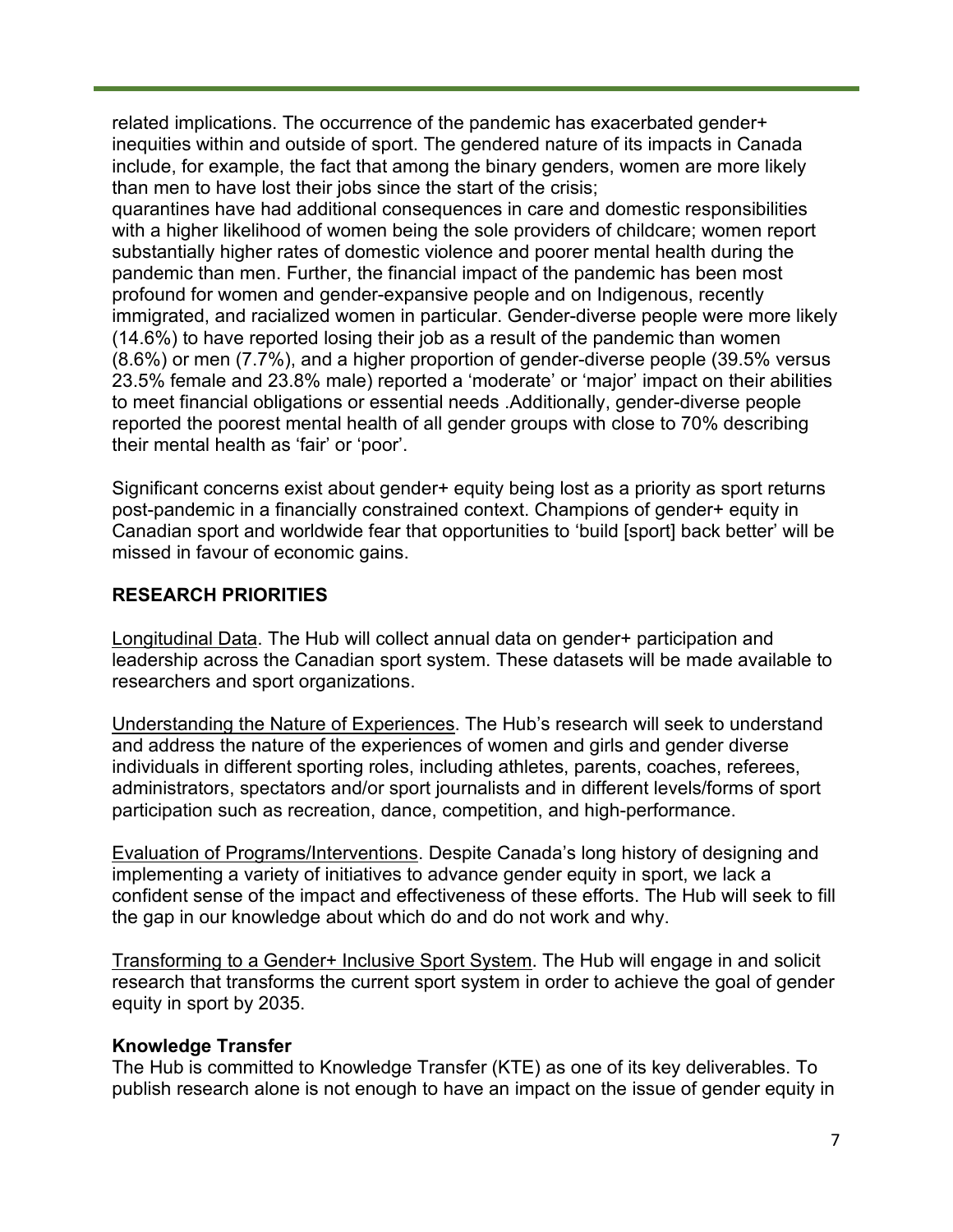Canadian sport. In the Hub, we will use the process outlined in the diagram below to guide our KTE activities ensure maximum impact of our activities. The ultimate outcome of these activities will be to transfer research outcomes to affect change in the system itself and for participants, leaders and policy makers within the system. This process to generate impact will be used as the framework for developing the Hub Communication and KTE plan.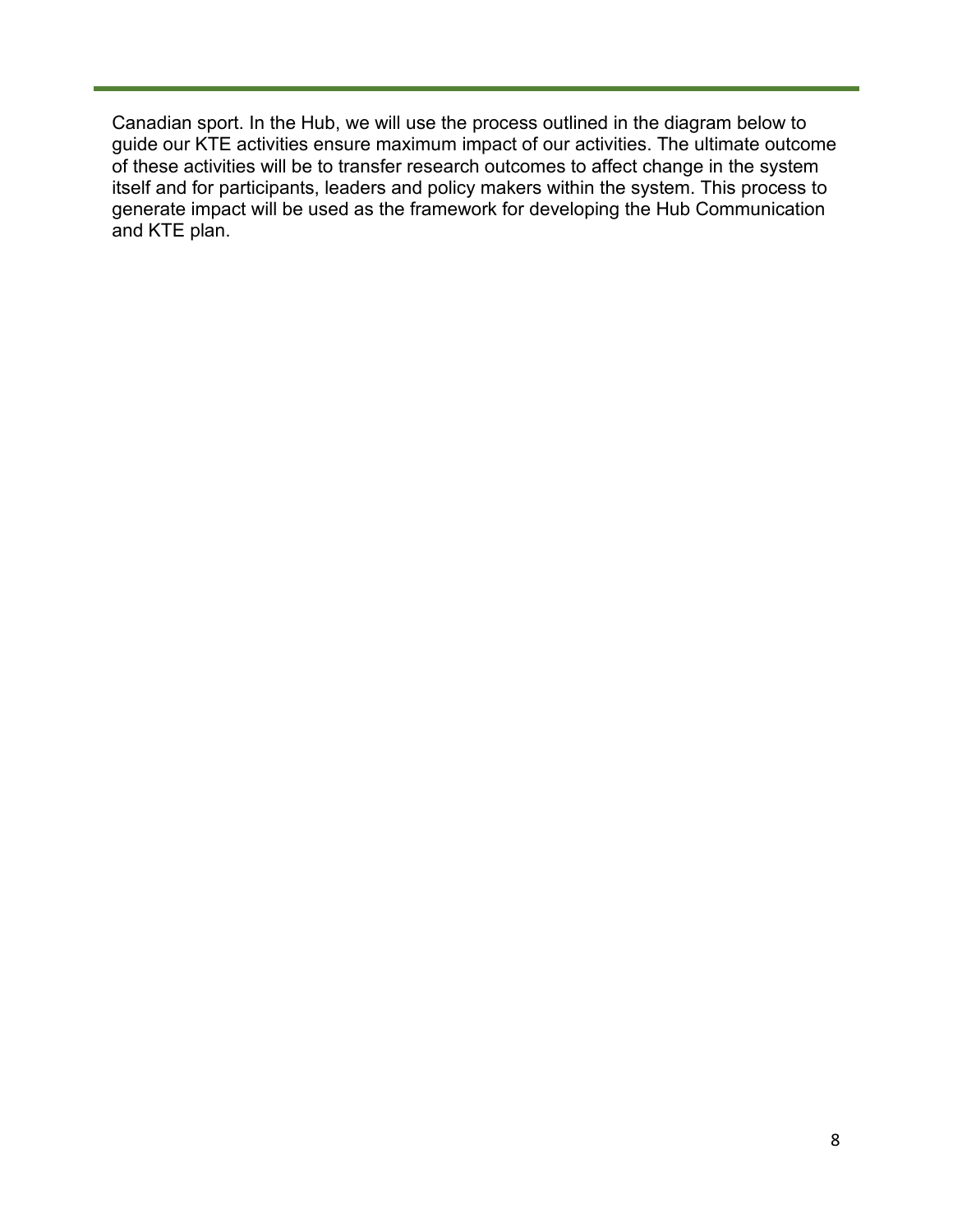

*Framework for developing the Hub Communication and KTE plan*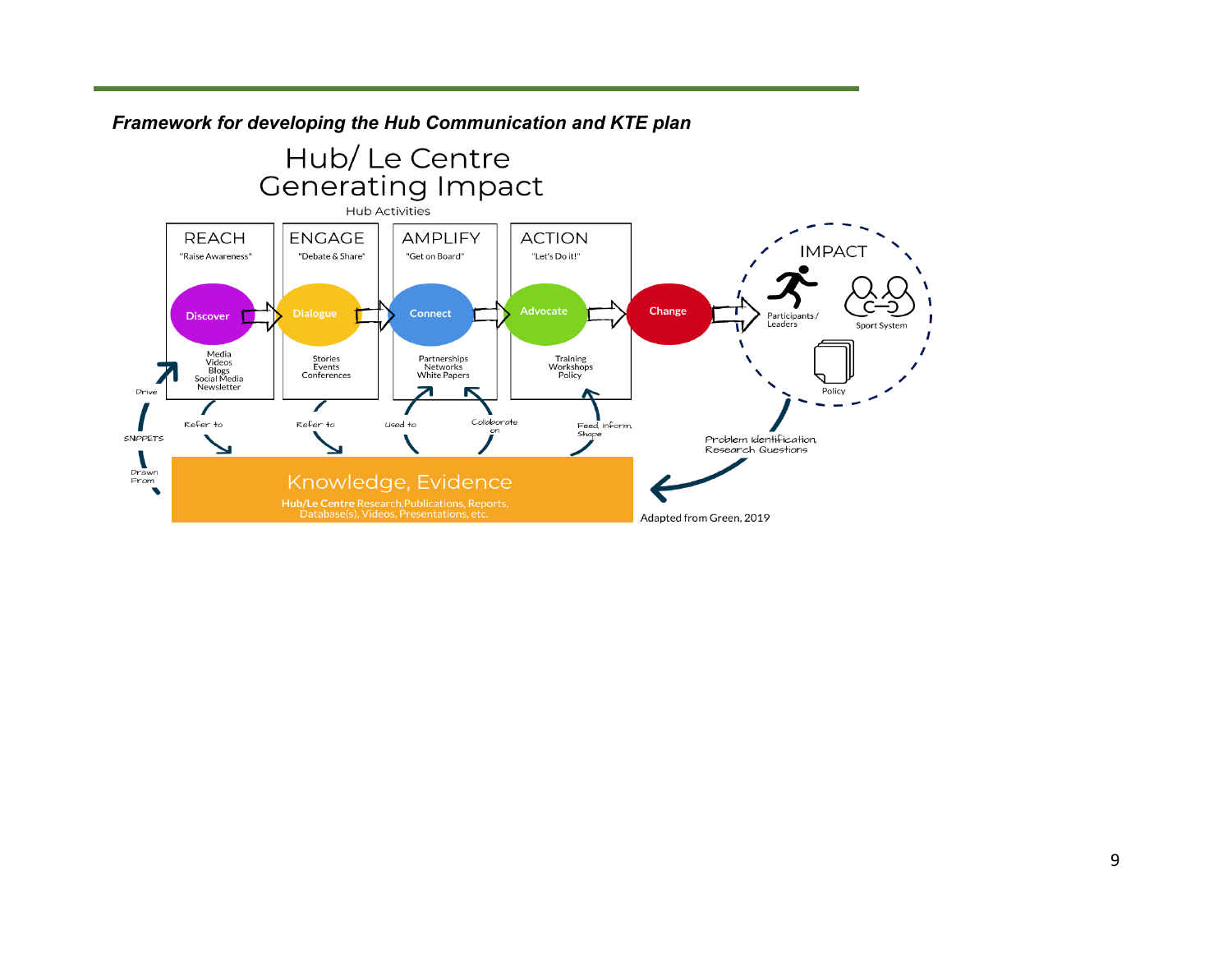#### **Conclusion**

Sport Canada's initiative to establish the Gender+ Equity in Sport Research Hub presents an important and unique opportunity for researchers and practitioners to work together to advance gender+ equity in sport participation and leadership. Through the generation, curation, and dissemination of knowledge throughout the Canadian scientific and sport communities, the Hub will make significant contributions to achieving the goal of gender+ equity by 2035.

References available upon request.

## **About the Authors**

**Gretchen Kerr,** PhD is a full professor in the Faculty of Kinesiology and Physical Education and Vice-Dean of Programs and Innovation, School of Graduate Studies, at the University of Toronto. Her research focuses on gender-based violence and advancing gender equity in Canadian sport. Gretchen was the senior author of Canada's first national prevalence study of maltreatment among current and former national team members and was the subject matter expert in the development of the Universal Code of Conduct to Prevent and Address Maltreatment. For over 30 years, she has served as a volunteer athlete welfare officer for sport organizations. Recently she was awarded the first Canadian Gender+ Equity in Sport Research Hub where she serves as a co-director.

**Guylaine Demers**, a full professor at Laval University, has promoted gender equality in sport for most of her life. Over the years, she has become the go-to leader, researcher, and advocate for issues of women's education and gender equity in Quebec and Canadian sport. Dr. Demers is a recipient of the IOC women and sport award for the Americas that acknowledges her tremendous contribution to the advancement of women in sport. She continues to facilitate pan-Canadian solutions for building a more inclusive sport culture. A recent achievement was being awarded the first Canadian Gender+ Equity in Sport Research Hub following a national competition. She is now one of the Hub's co-directors.

**Ann Pegoraro** is the Lang Chair in Sport Management and is currently a full professor in the School of Hospitality, Food, and Tourism, at the University of Guelph. She is also a co-director of the Canadian Gender Equity in Sport Research Hub. A strong professional skilled in Applied Research, Partnership Development, Digital Media, Gender Equity, Non-profit Organizations, and Sport Consumer Behavior. Dr. Pegoraro's research focuses mainly on sport consumers, marketing, and communication, including how different forms of media are used to establish connections with consumers of sport at all levels from amateur to professional. Her recent work in digital media and innovation is focused on analytics, gender, and diversity.

**Debra Kriger** (she/her; MPH, PhD) is a Research Associate at the Gender+ Equity in Sport in Canada Research Hub. Much of her current work involves advising on the